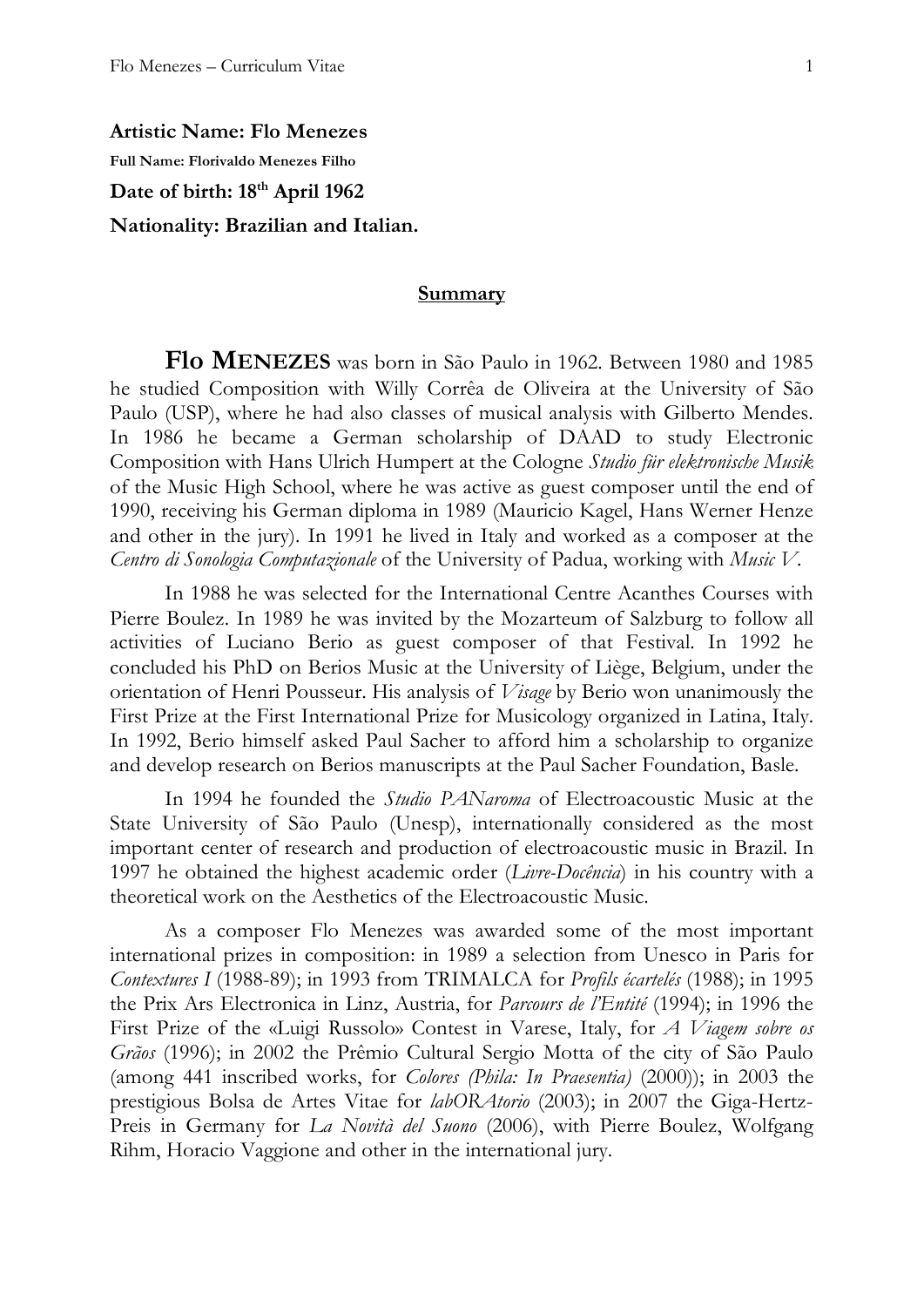As invited or selected composer Flo Menezes could take part of innumerous festivals, foundations, institutes, as for instance: Centre Acanthes in Villeneuve lez Avignon (1988); Mozarteum of Salzburg (1989); Paul Sacher Foundation in Basle (1992); Fondation Royaumont in Paris (1995); Carnegie Hall in New York (1996); Ars Musica in Brussels (1996); Ensemble Contrechamps in Swiss (1996-97); GRM in Paris (1997); IRCAM in Paris (1997); Walt Disney Hall (RedCat) in Los Angeles (2003); Acousmonium (GRM, Paris)*/*Audiovisionen in Cologne (2004); SWR Experimentalstudio für akustische Kunst in Freiburg (2008) and so on.

In 1999 and 2001 he was personally invited by Karlheinz Stockhausen to become his Pedagogical Assistant giving the Analysis Courses about the works of Stockhausen for more than 50 composers and musicologists in the Stockhausen-Kurse Kürten, Germany.

In 2002 he founded the first loudspeaker orchestra of Brazil: the PUTS (*PANaroma/Unesp: Teatro Sonoro*).

Flo Menezes is author of more than 50 compositions in all kinds of musical genres (vocal, instrumental, electroacoustic, acousmatic) and of many books and articles on experimental music published worldwide.

\* \* \*

## **The most important dates**

1980-1985: Study on Composition at the University of São Paulo (USP) with Willy Corrêa de Oliveira.

1983: Introduces for the first time the term *maximalism*, which will be pregnant for his musical poetics.

1987: Publication of his first book − *Apoteose de Schönberg* −, which was written in the age of 22 and is considered as one of the most important books on new music and specially new harmony in Portuguese.

1988: Study with Pierre Boulez at Centre Acanthes, in Villeneuve lez Avignon, France.

1989: Study with Luciano Berio at Mozarteum, Salzburg, Austria.

1986-1990: Study of Electronic Composition with Prof. Hans Ulrich Humpert (DAAD-scholarship) at the *Studio für elektronische Musik*, Musikhochschule-Köln; highest German degree in (Electronic) Composition on November 1989 (Jury: Hans Ulrich Humpert, Johannes Fritsch, Mauricio Kagel and Hans Werner Henze).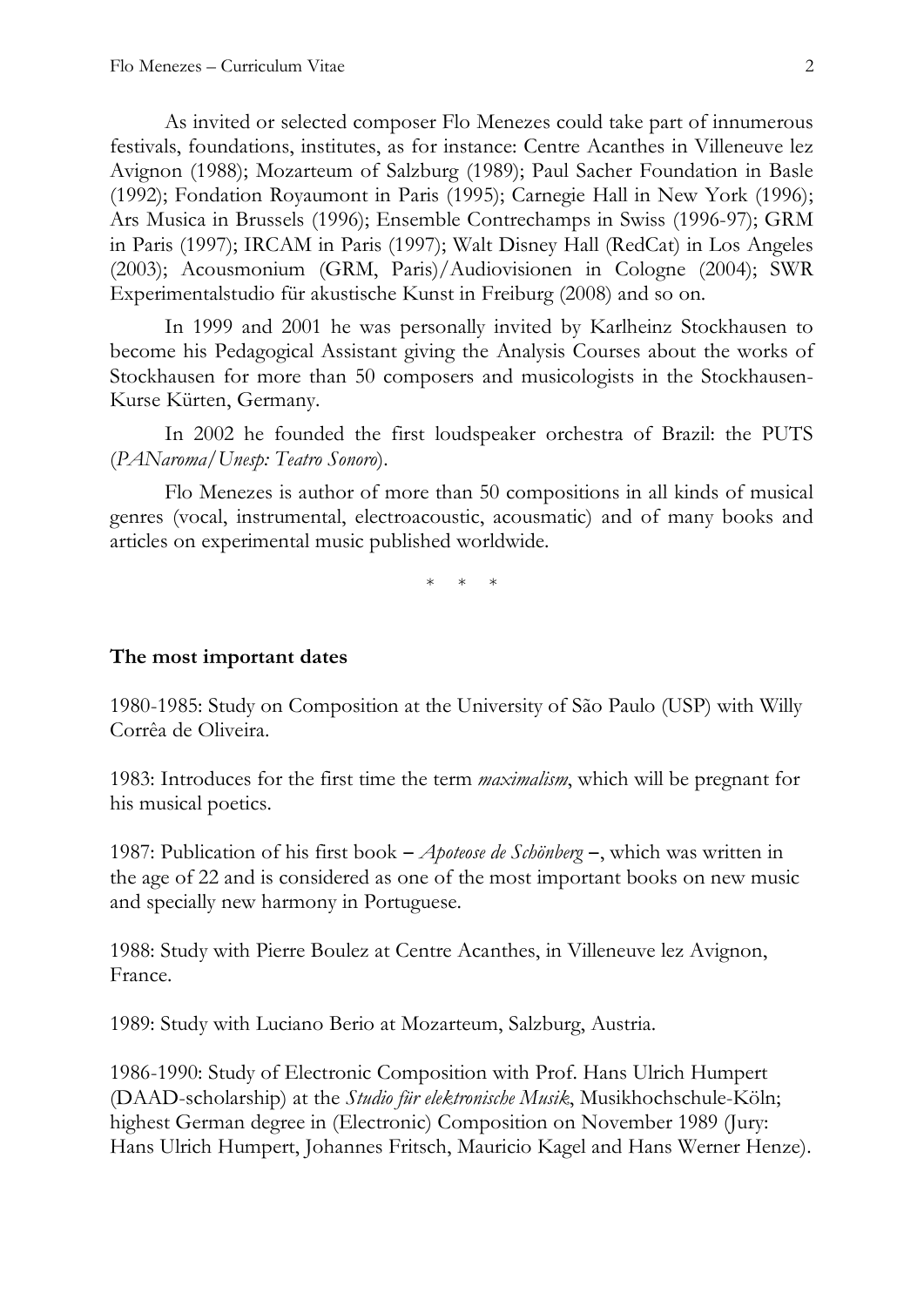1990: Unanimous First Prize in Italy (Premio Latina di Studi Musicali) with an analysis of *Visage* by Luciano Berio.

1991: Guest composer at *Centro di Sonologia Computazionale* of the University of Padua, Italy.

1991: International selected composer from UNESCO in Paris with his electronic composition *Contextures I (Hommage à Berio)*.

1987-1992: PhD at the University of Liège, Belgium, under the orientation of the Composer Henri Pousseur with a theoretical work about the relationships between Berio's music and the structural phonology (degree obtained , avec haute distinction").

1992: Post-Doctoral research at Paul Sacher Foundation, Basle, as a consequence of a scholarship asked by Berio personally to Paul Sacher; there he studied and organized many of Berio's manuscripts and letters, including the letters from Stockhausen of the  $1950<sup>ties</sup>$  and  $1960<sup>ties</sup>$ .

1992: Goes back to São Paulo, where he is invited to assume a Professorship on Musical Composition at the State University of São Paulo (Unesp).

1993: International Prize on Composition at TRIMALCA, Mar del Plata, Argentine, with *Profils Écartelés*.

1994: In July he founds the most active studio for electroacoustic music in Latin America: the *Studio PANaroma*.

1994-95: Becomes director of the composition section of the most important music festival in Brazil, the Festival Campos do Jordão, organizing special courses on the music of Olivier Messiaen (1994) and Luciano Berio (1995).

1995: Creates and organizes the first edition of the CIMESP − International Contest for Electroacoustic Music of São Paulo −, the most important in the Americas.

1995: Guest (and selected) composer at *Fondation Royaumont* in Paris, where he studies with Brian Ferneyhough and Michael Jarrell.

1995: International Prize on Composition *Ars Electronica* in Linz, Austria, with *Parcours de l'Entité*.

1996: Dean of the Music Department at the State University of São Paulo.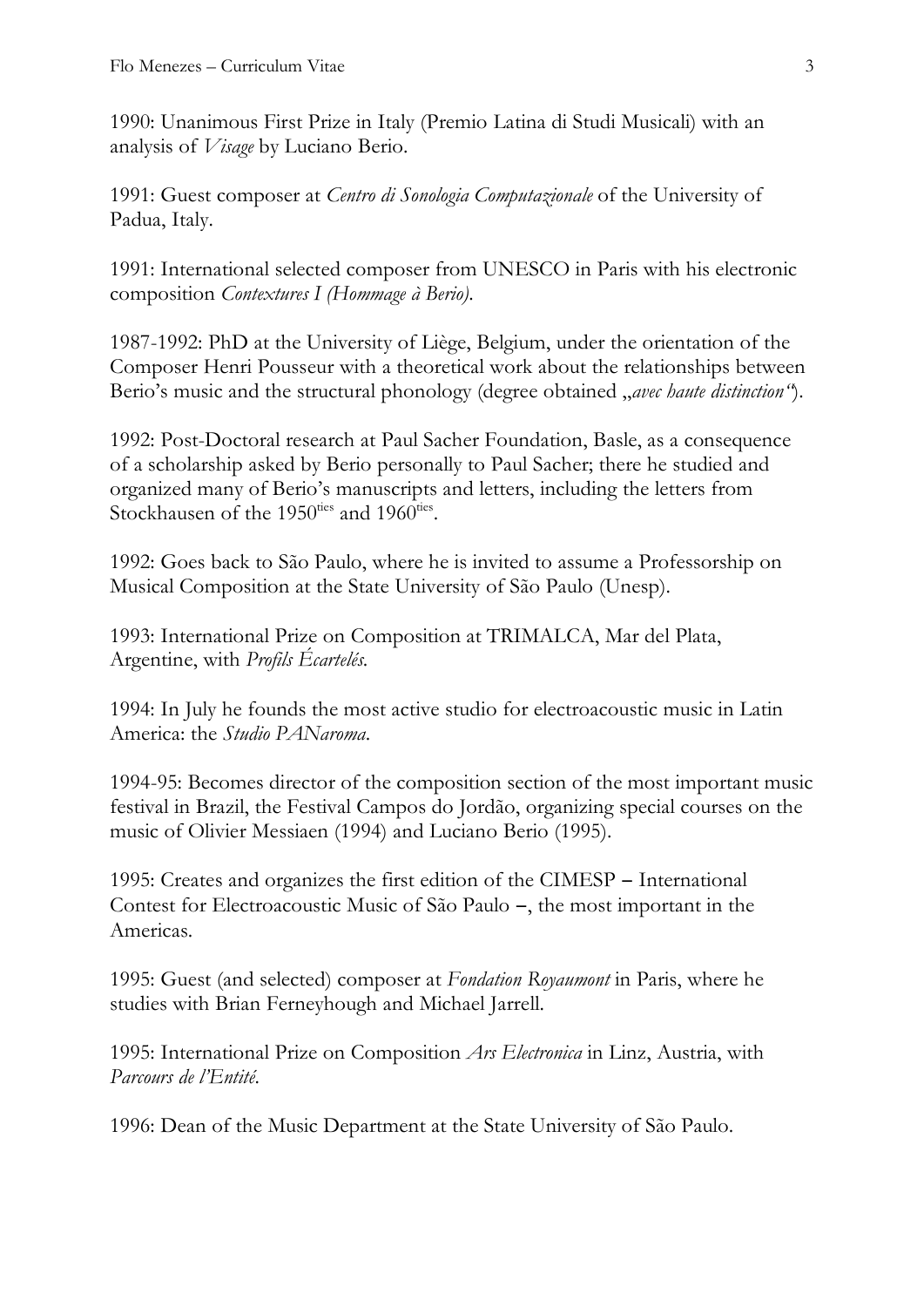1996: Creates and organizes the first edition of the BIMESP − International Biennial for Electroacoustic Music of São Paulo −, one of the most important festivals of this genre in the Americas.

1996: Creates the CD/DVD series *Música Maximalista – Maximal Music*.

1996: Publishes the first book on the history of electroacoustic music in Portuguese.

1996: Guest composer of the American Composer Orchestra at Carnegie Hall in New York.

1996: International Prize on Composition "Luigi Russolo" in Varese, Italy, with *A Viagem sobre os Grãos* (premiered at Carnegie Hall in the same year).

1996: Receives the visit of Pierre Boulez in the *Studio PANaroma*; from this visit he publishes an important interview with Boulez.

1997: May: obtains the highest academic degree in his country − *Livre-Docência* −, being the first in his field in Brazil.

1997: Guest composer and musicologist at Sorbonne in Paris, where he gives a lecture on spatiality in the electroacoustic music, which is published by Sorbonne.

1997: Guest (and selected) composer at IRCAM, Paris, where he composes *Sinfonias*.

1997: Invited composer at GRM in Paris, where he realizes a concert together with Luciano Berio at the *Salle Olivier Messiaen*.

1997: Foundation member of the SBME − *Sociedade Brasileira de Música Eletroacústica* (Brazilian Society for Electroacoustic Music).

1998: Participates as composer of the first international *Stockhausen-Courses* in Kürten, Germany.

1999: Karlheinz Stockhausen invites him personally to become the Professor of Analysis of his music at the Stockhausen-Courses in Kürten, Germany.

1999: Selected composer (under 508 inscribed works) of the International Contest for Electroacoustic Music in Bourges, France, with *ATLAS FOLISIPELIS*.

2001: For the second time, he is invited by Stockhausen to do the Analysis Courses at the Stockhausen-Course in Kürten, Germany. (He decides due to professional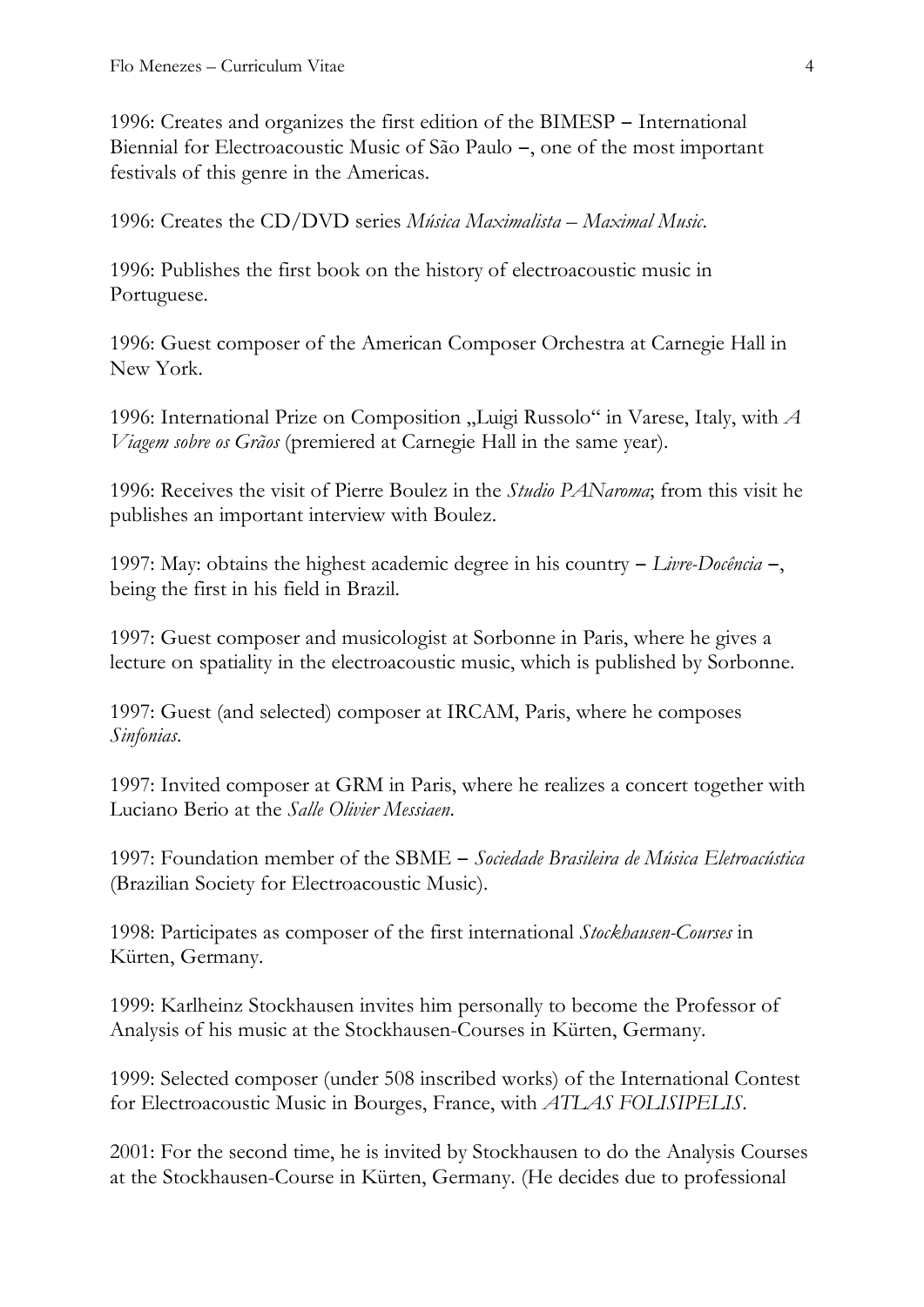engagements to do that for the last time and will be substituted by Richard Toop in the following years).

2001: Selected composer of the International Contest for Electroacoustic Music in Bourges for the festivities of its 30 years.

2002: Founds the PUTS − *PANaroma/Unesp: Teatro Sonoro* −, the first loudspeaker orchestra in Brazil.

2002: Wins the most important Brazilian Prize on Digital Arts (under 441 inscribed works), the *Prêmio Cultural Sergio Motta*, in São Paulo, with *Colores (Phila: In Praesentia)*.

2003: Wins the prize *Bolsa Vitae de Artes* for the composition of an Electroacoustic Oratorium for soprano, 5-voiced choir, large orchestra, electroacoustic sounds and Live-Electronics, *labORAtorio* (issued in DVD).

2003: Guest composer at CalArts – California Institute of the Arts – in Los Angeles, with the world premiere of his orchestral electroacoustic composition *Pulsares* in the inaugural month of the Wall Disney Hall Complex, at the RedCat Theater, with the New Century Players conducted by David Rosenboom.

2004: January/February: his 55 minutes long work *labORAtorio* is world premiered in the commemorative concerts for the 450 years of the city of São Paulo at the Theatro Municipal of São Paulo.

2004: Becomes Guest Professor at the Institute of Musicology of the University of Cologne, Germany.

2004: Commissioned by the *Acousmonium* loudspeaker orchestra of the GRM (Paris) and the University of Cologne, Germany. Composed piece: *O Livro do Ver(e)dito*.

2004/2005: Commissioned by the *Kunsthochschule für Medien-Köln*, Cologne, Germany. Composed piece: *Todos os Cantos*.

2005: Selected composer of the *V Festival Internacional de Música Electroacústica Aimaako* in Santiago de Chile with his composition *Todos os Cantos.*

2006: Commissioned by the *Ensemble Orchestral Contemporain* of Lyon, France. Composed piece: *La Novità del Suono*.

2006: Commissioned by the most important orchestra in Brazil, the OSESP – Orquestra Sinfônica do Estado de São Paulo –, for which he writes *Crase* for large orchestra and electronics.